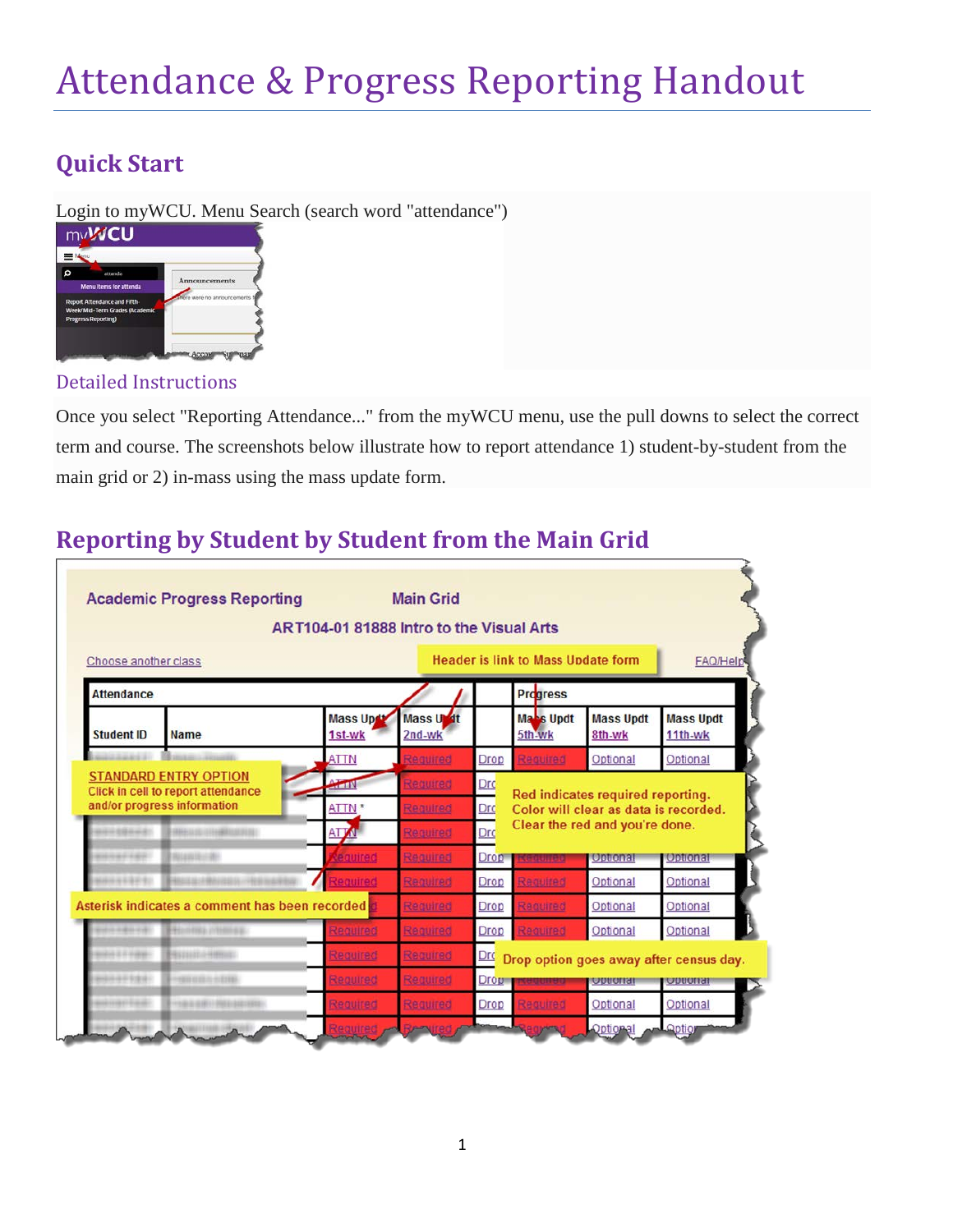

#### **Using the Mass Update Form**

When using the mass update form to report attendance, make sure the names and not just the numbers match. Misreporting a student as 'attended' can cause serious down-stream problems for the student and the university.

| Go back |                   | ART104-01 81888 Intro<br>Checkbox to "select all" | <b>Pull-down list of choices</b><br><b>FAQ/Hel</b> |  |  |  |  |
|---------|-------------------|---------------------------------------------------|----------------------------------------------------|--|--|--|--|
|         |                   | Mass update selected records to:                  | Cancel<br>Apply<br>۰                               |  |  |  |  |
|         | <b>Student ID</b> | <b>Name</b>                                       | <b>Attended</b>                                    |  |  |  |  |
|         |                   |                                                   | <b>Did Not Attend</b><br><b>Class Did Not Meet</b> |  |  |  |  |
|         |                   |                                                   | No Report Collected                                |  |  |  |  |
|         |                   |                                                   |                                                    |  |  |  |  |
|         |                   |                                                   |                                                    |  |  |  |  |
|         |                   |                                                   | Red clears as you report                           |  |  |  |  |